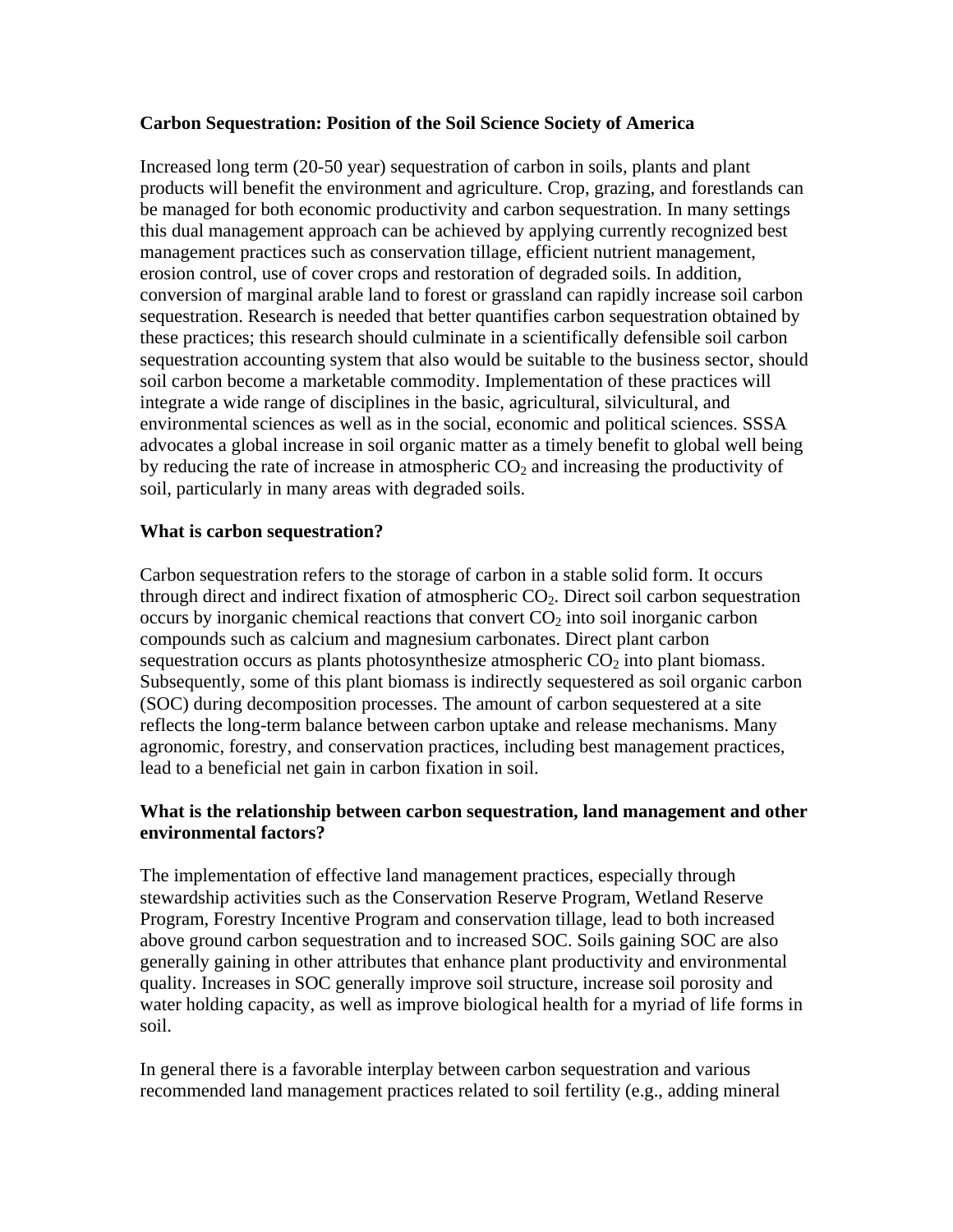fertilizers, manures, sludges and biosolids), tillage, grazing, and forestry. Recommended agronomic, grazing land and forestry practices also enhance land sustainability, wildlife habitat and water quality. In most locations, especially environmentally sensitive settings, these practices also result in decreased water and wind erosion that degrade soil carbon stocks. The same positive relationship that exists between carbon sequestration and recommended land management can, in some settings, improve water quality and aid wildlife habitat restoration.

### **Why include soils in carbon sequestration?**

Worldwide, SOC in the top 1 meter of soil comprises about 3/4 of the earth's terrestrial carbon; nevertheless, there is tremendous potential to sequester additional carbon in soil. For example, many cropland soils of the United States have lost as much as 50% of their original SOC due to the effects of land clearing and tillage. Such conventional farming practices "burn" SOC just as we burn fossil fuels today. However, in the case of SOC this historical decline can be reversed, which is not the case for fossil fuel reserves. With proper management the US can put back much of the SOC depleted over the past two centuries. Improved management of crop, grazing, and forest lands is estimated to potentially offset 30,000-60,000 million metric tons of the carbon released by fossil fuel combustion over the next 50 years.

# **What else do we know today about US emissions and US sequestration of carbon?**

 $CO<sub>2</sub>$  emissions make-up more than 80% of all greenhouse gas emissions in the US with the annual input of C in the atmosphere being about 1,900 million metric tons. Most of this C is a product of burning fossil fuels (from USDOE).

US forestlands currently fix about 250 million metric tons of atmospheric C each year (from USDA-FS and USDOE).

US cropland can sequester about 75-200 million metric tons of atmospheric C per year by using current best management practices. US grazing land can sequester 30-90 million metric tons of atmospheric C annually by controlled grazing, fire management, and by use of fertilizers and improved cultivars (from USDA Global Change Fact Sheet).

Progressive research on carbon sequestration is ongoing and a priority in a number of federal and state agencies as well as many universities with soil science, agronomy, forestry and allied departments.

# **What still needs to be known?**

Improvement in monitoring and verification protocols for carbon sequestration in soilplant ecosystems is needed for quantitative economic and policy analyses. These protocols need to be quantitatively defensible and readily applicable to fields and watersheds with differing land uses and weather conditions. Such protocols must be acceptable, both domestically and internationally, to scientists, policy makers,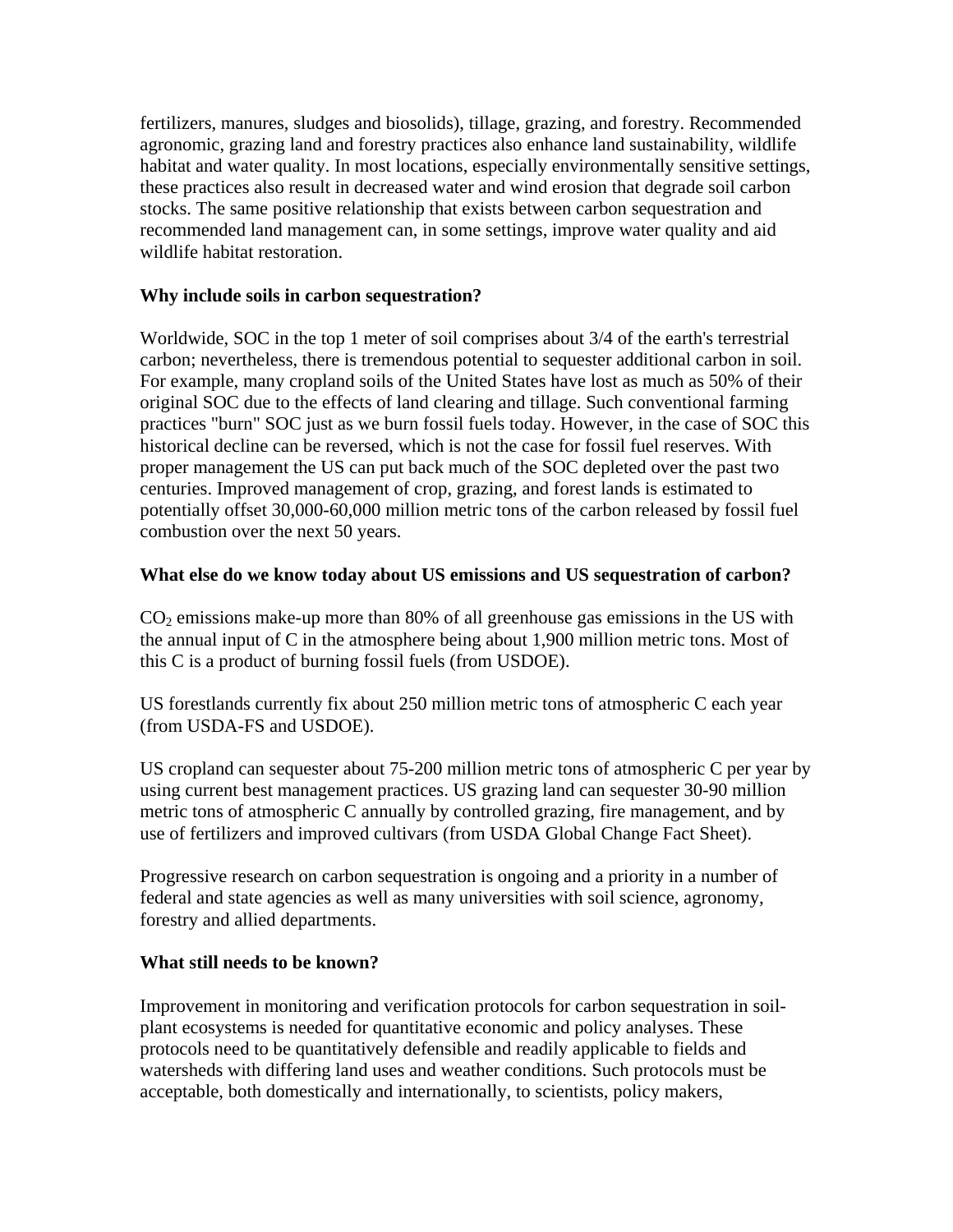landowners, and business groups. These protocols must be suitable for use by employees of government agencies and licensed professionals.

Practical techniques to quantify the overall net beneficial impact of agricultural and silvicultural practices on all greenhouse gases, including methane  $(CH<sub>4</sub>)$  and nitrous oxide  $(N_2O)$ , are needed. Other beneficial services derived from improved land practices, such as changes in soil quality, productivity, water and air quality, and erosion must also be recognized and evaluated. Recommended carbon sequestration practices must show benefit for the total environment from a whole ecosystem accounting perspective.

Plant breeders and physiologists must be involved to insure that cultivars developed for economic and biological yields also improve soil. The biological yield of above and below ground biomass should have properties, such as elevated lignin and suberin contents that promote accumulation of stable carbon forms in soil and in plant products.

The potential impact of climate variability on the stability of sequestered carbon in soils and long-lived plants must be evaluated. Determination of suitable land management practices is needed to minimize risk of carbon release from soil in response to changes in regional weather patterns such as El Niño and La Niña.

Long-term studies are needed to insure that currently effective carbon sequestration practices result in stable carbon forms for the long term (at least 20-50 years).

### **A soil carbon economy: A timely opportunity for all Nations**

The economic value of soil carbon needs to be assessed with consideration for both onsite and offsite effects. Procedures are needed for a defensible soil carbon accounting system, and policies need to be established that provide incentives for net soil carbon sequestration at the global scale. Such policies can provide financial incentives for the restoration of degraded and impoverished soils, while achieving reductions in the rate of buildup of atmospheric  $CO<sub>2</sub>$  levels. Enhancing the SOC pool through global and national policy incentives may be especially beneficial to improving agronomic productivity, enhancing food security and reducing poverty in countries with degraded soils, thus providing splendid benefits to humankind. The dynamics of carbon sequestration processes must be evaluated in the context of local soil and crop attributes including biogeochemical cycles and soil spatial variability. Accounting for variability of soil and plant processes is needed at a range of scales from fields to watersheds and from regional to continental scales. Spatial and temporal variability of soil C is known to be high in many areas. Any soil C commodity price structure will need to be conservatively discounted for soil C variability.

Incentives and plans for adoption of sound technical practices are needed for farmers, ranchers, foresters and other land managers. Implementation of such plans will require better understanding of rural society and the market incentives needed for adopting changes in farming, grazing, and forestry practices that benefit all sectors of society.